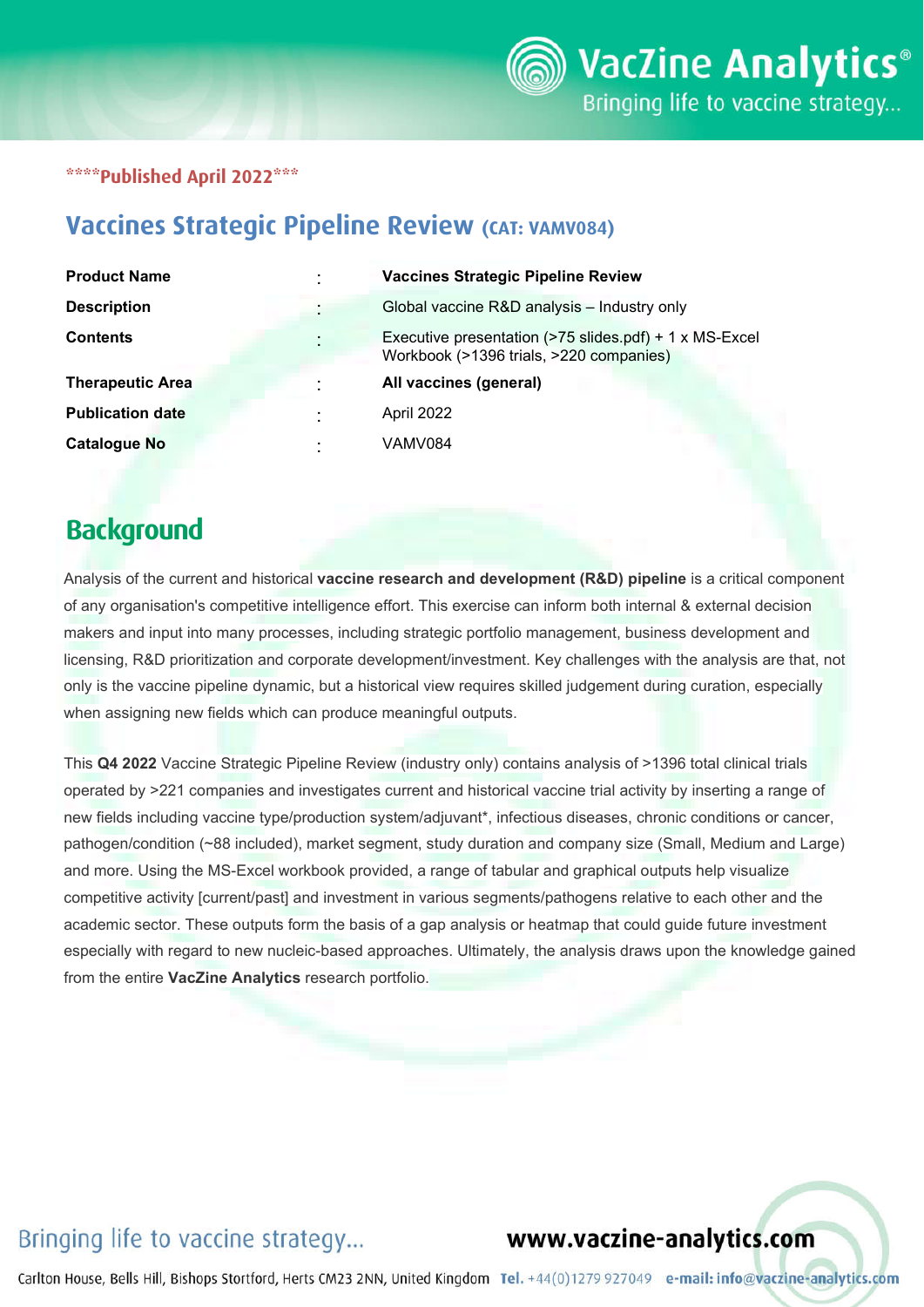# Methodology

**VacZine Analytics** has closely monitored all significant source material pertaining to vaccine research & development activity. Source materials used are global clinical trial registries, literature articles, government websites, medical bodies and associations, conference proceedings etc. Previously published research by **VacZine Analytics** in the field of vaccines been used as a reference.

### **PRODUCT CONTENTS: Published April 2022 (CAT No: VAMV084)**

\*\*\*\*This product is a summary presentation (.pdf), and a MS Excel Workbook (.xls)

#### **Contents – Summary presentation (.pdf)1**

**Contents** Author's notes Executive summary Methodology 1) Methodology 2) Pathogens and conditions identified Market segment definitions Number of vaccine clinical trials identified Number of vaccine clinical trials: cancer vs non cancer Number of vaccine clinical trials: activity status Number of vaccine clinical trials: by Phase 1-4 Number of vaccine clinical trials: per pathogen condition Number of vaccine clinical trials: per segment/activity Number of vaccine clinical trials: per segment active<br>Number of vaccine clinical trials: per company size<br>Number of company of the segment of the segment of the Number of  $c_0$  in vacanisation in vaccine in vaccine company size Large compa**nies in vaccine in vaccine companies in vaccine companies in vaccine companies in vaccine companies** Medium comp<del>anies involved in vaccine clinical</del> trials Bibliography About **VacZine Analytics**

```
Disclaimer
```
**PAGES: >75 slides fully referenced/sourced. Available in .pdf form**

 **Contents – MS Excel Workbook Worksheets = >40 interconnected**

## Bringing life to vaccine strategy...

www.vaczine-analytics.com

<sup>&</sup>lt;sup>1</sup> Full contents i.e. title per slide is proprietary and only available upon valid request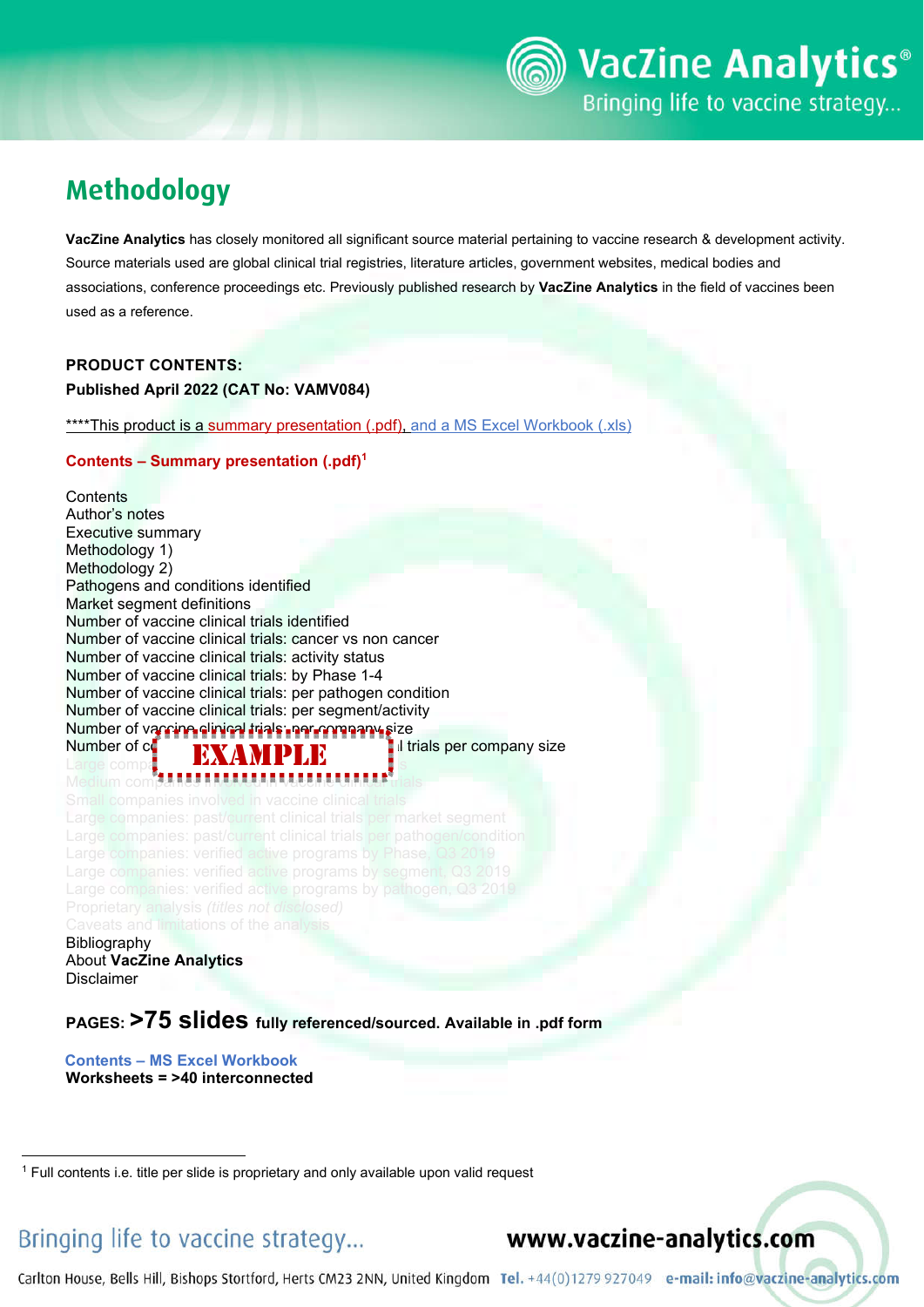

#### **PRODUCT COST:**

**VacZine Analytics** will grant a [enter region] license to [enter client name], for the price of:

o FULL PRODUCT (both deliverables) - USD **\$8,995.00**/ GBP **£6,895.00#** (Region license)\*

\*A region is North America, Europe or ROW

For orders in the UK, VAT at 20% will be added to the final invoice total

*# - indicative prevailing rate will be applied on date of transaction, third-party licenses may be restricted/vary*

#### **HOW TO ORDER:**

To order, please contact your region account manager or order direct at orders@vaczine-analytics.com This report can also be purchased online. Please review the **TERMS and CONDITIONS** of purchase.



**VacZine Analytics ®** is a trading division of Assay Advantage Ltd, UK Company Number: 5807728 **VacZine Analytics ®** and the **"spiral logo"** are UK Registered Trademarks, 2009

### Bringing life to vaccine strategy...

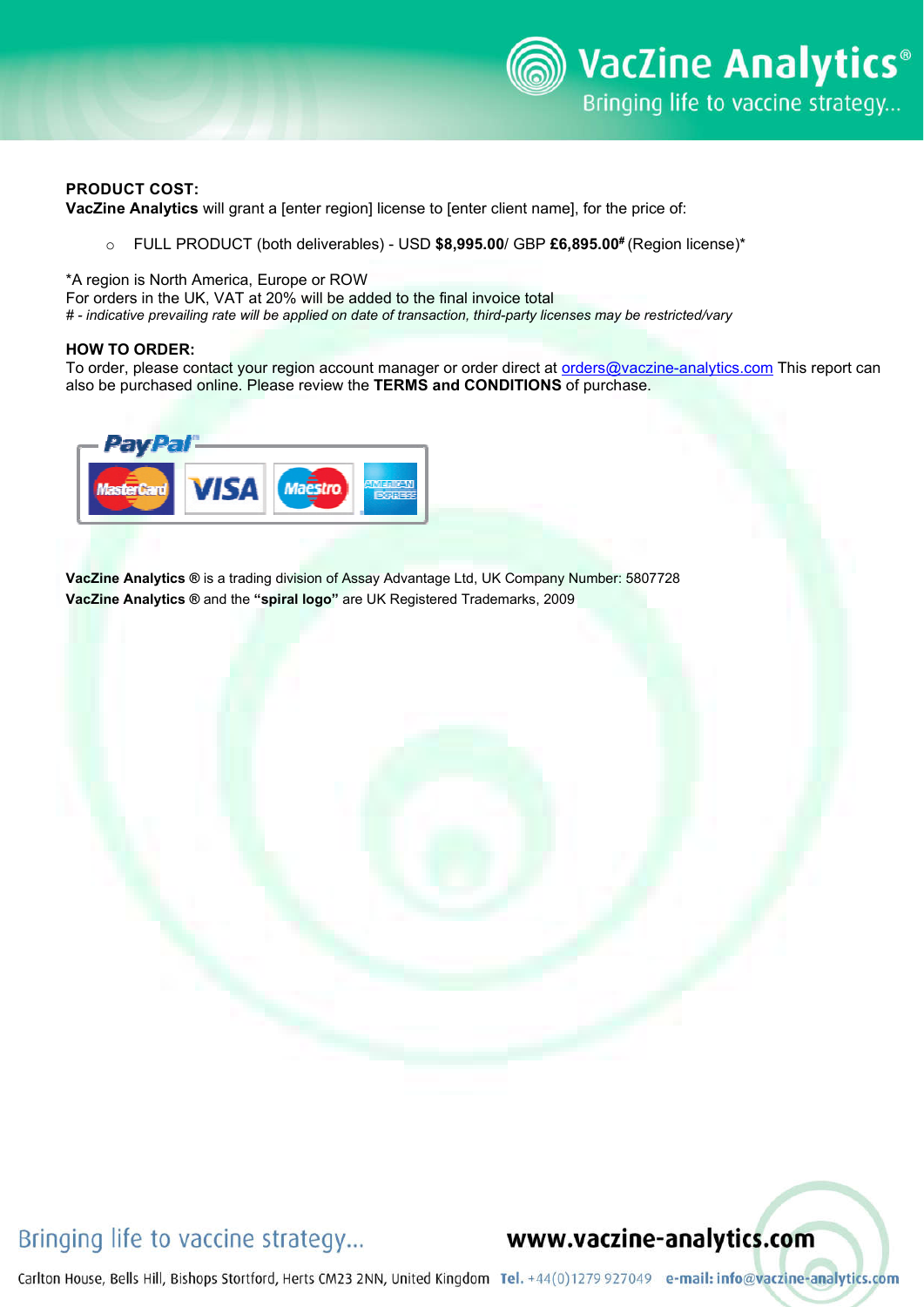

### **BIBLIOGRAPHY**

References – only available upon valid request



## Bringing life to vaccine strategy...

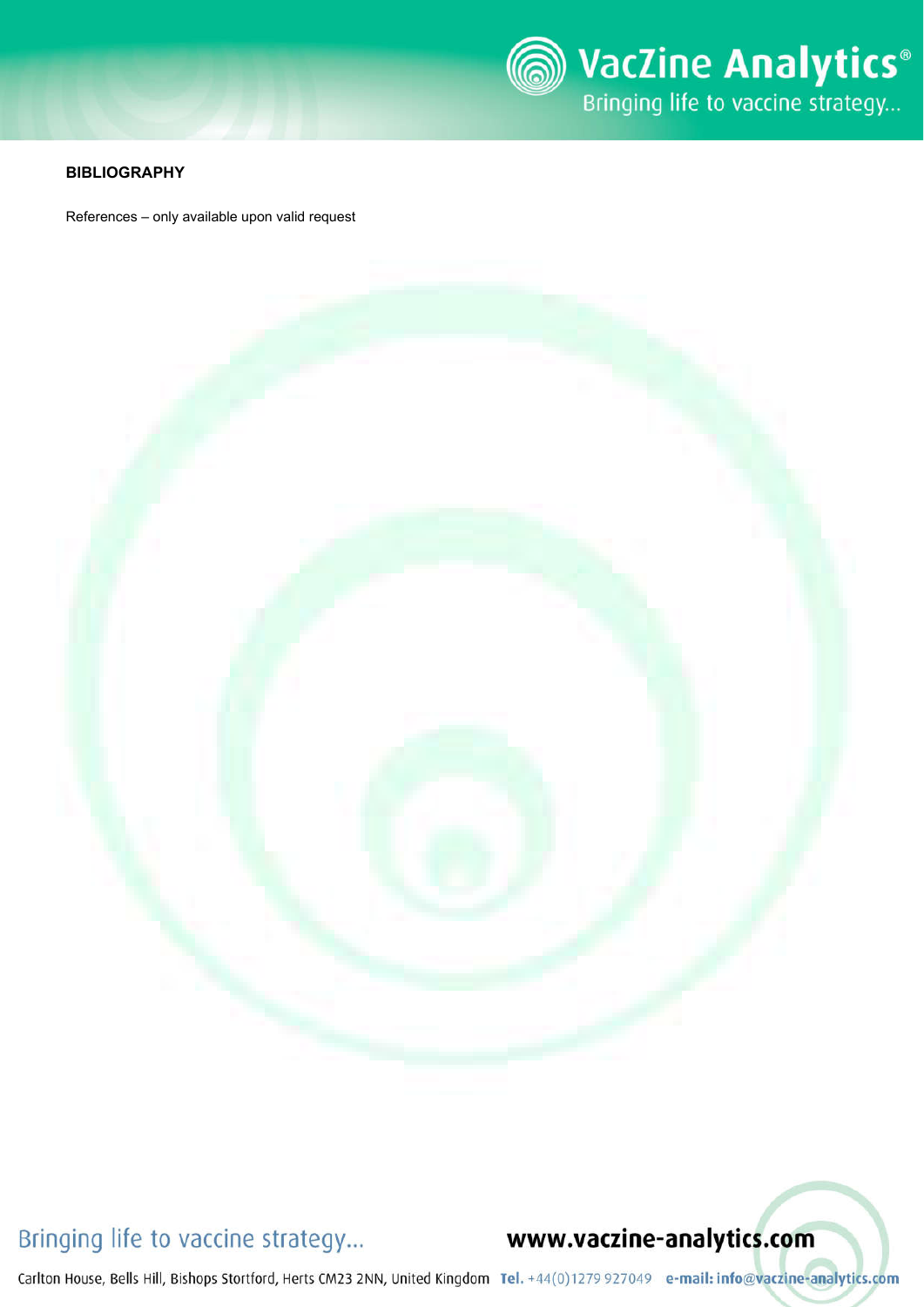#### **TERMS and CONDITIONS:**

VacZine Analytics – a trading division of Assay Advantage Ltd UK Company Number: 5807728 (Herein referred to as "The Company"). (Herein [enter client name] to as "The Client").

- **1.** All Rights Reserved. This finished research product is a licensed product. It may not be reproduced, stored in a retrieval system or transmitted in any form without the written permission of the Company **VacZine Analytics** (a division of Assay Advantage Ltd).
- **2.** The license granted by the Company to the Client will be non-exclusive, non-transferable and should only be used for the Client business purposes at the agreed Client sites/location in accordance with this agreement. The Client will have no ownership rights over the research product.
- **3.** Invoicing will **100%** after submission of the deliverables (.pdf) and (.xls) to the Client.
- **4.** If not purchased online invoices are payable within **thirty days** of the invoice date.
- **5.** All proposals are quoted in **\$USD dollars, or £GBP or €euro** and invoices are to be settled in the same currency.
- **6.** The Company agrees not to disclose to any third-party confidential information acquired in the course of providing the research product listed without the prior written consent of the Client. Exception occurs when the information is already in the public domain or when disclosure is necessary to help the Company's employees, and agents with the performance of the Company's obligations to achieve satisfactory completion of the project and approved in writing by the Client.
- **7.** Force Majeure: The Company will not be liable for any delay or failure to perform any obligation under this Agreement insofar as the performance of such obligation is prevented by an event beyond our reasonable control, included by not limited to, earthquake, fire, flood or any other natural disaster, labour dispute, riot, revolution, terrorism, acts of restraint of government or regulatory authorities, failure of computer equipment and failure or delay of sources from which data is obtained.
- **8.** Please also refer to Master **TERMS and CONDITIONS** available upon request.

#### **VacZine Analytics**

A division of Assay Advantage Ltd Warren House Bells Hill Bishops Stortford **Herts** CM23 2NN United Kingdom Tel: +44 (0) 1279 927049 / Fax: +44 (0) 1279 927049 E-mail: info@vacZine-analytics.com

## Bringing life to vaccine strategy...